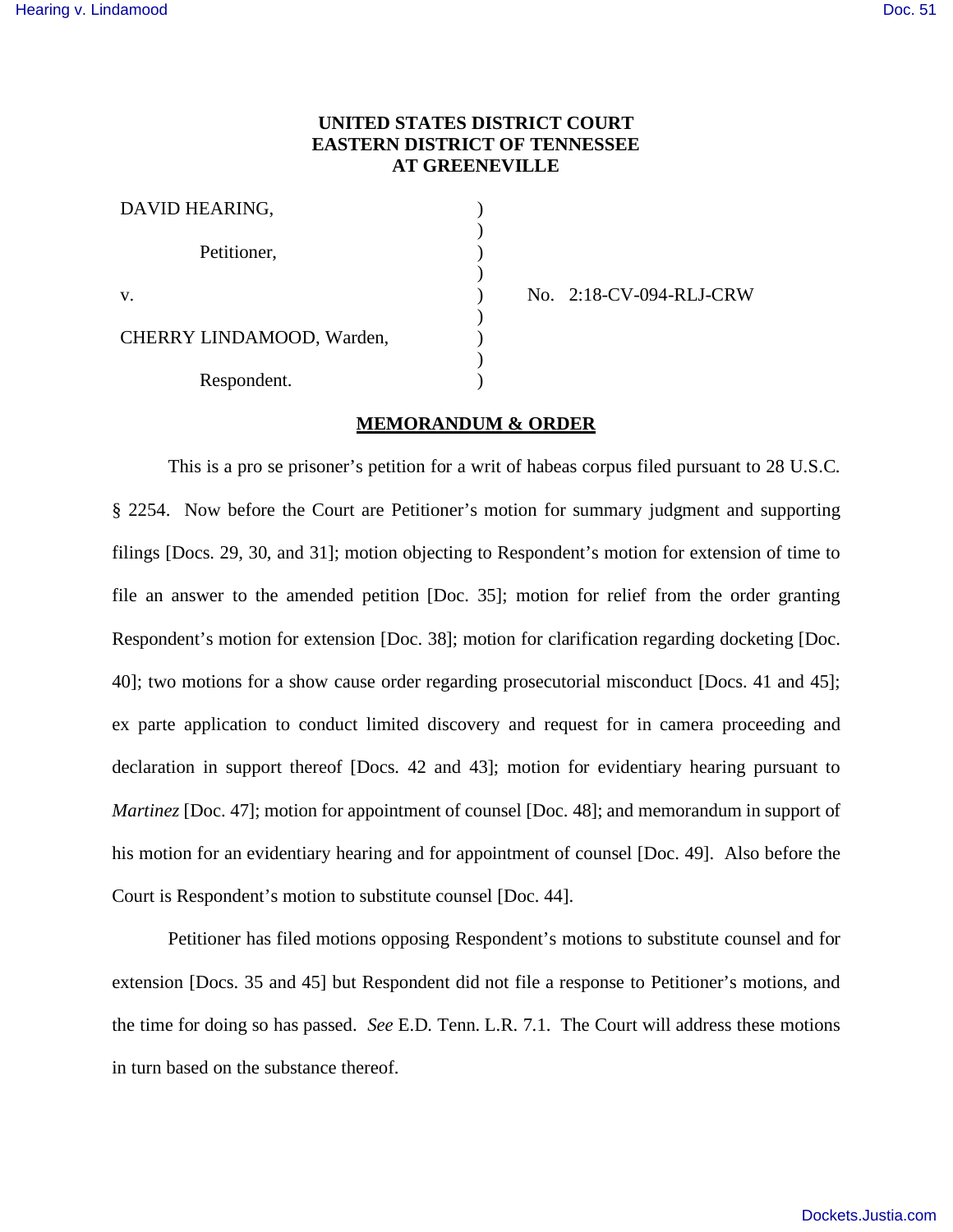# **I. SUMMARY JUDGMENT**

Petitioner has filed a motion for summary judgment, a forty-six-page memorandum in support thereof, and statement of undisputed facts in support thereof [Docs. 29, 30, and 31]. For the reasons set forth below, this motion [Doc. 29] will be **DENIED**.

# **A. Standard**

Rule 56(a) of the Federal Rules of Civil Procedure provides that "[t]he court shall grant summary judgment if the movant shows that there is no genuine dispute as to any material fact and the movant is entitled to judgment as a matter of law." In ruling on a motion for summary judgment, the court must draw all reasonable inferences in favor of the nonmoving party. *McLean v. 988011 Ontario Ltd*, 224 F.3d 797, 800 (6th Cir. 2000). As such, the moving party has the burden of conclusively showing the lack of any genuine issue of material fact. *Smith v. Hudson*, 600 F.2d 60, 63 (6th Cir. 1979).

To successfully oppose a motion for summary judgment, "the non-moving party . . . must present sufficient evidence from which a [finder of fact] could reasonably find for him." *Jones v. Muskegon Cnty.*, 625 F.3d 935, 940 (6th Cir. 2010). However, a district court cannot grant summary judgment in favor of a movant simply because the adverse party has not responded. *Stough v. Mayville Cmty. Sch*., 138 F.3d 612, 614 (6th Cir. 1998). Rather, the court is required to, at a minimum, examine the motion to ensure that the movant has met its initial burden. *Id*. In doing so, the court "must not overlook the possibility of evidentiary misstatements presented by the moving party." *Guarino v. Brookfield Twp. Trs.*, 980 F.2d 399, 407 (6th Cir. 1992). The court must "intelligently and carefully review the legitimacy of [] an unresponded-to motion, even as it refrains from actively pursuing advocacy or inventing the *riposte* for a silent party." *Id.*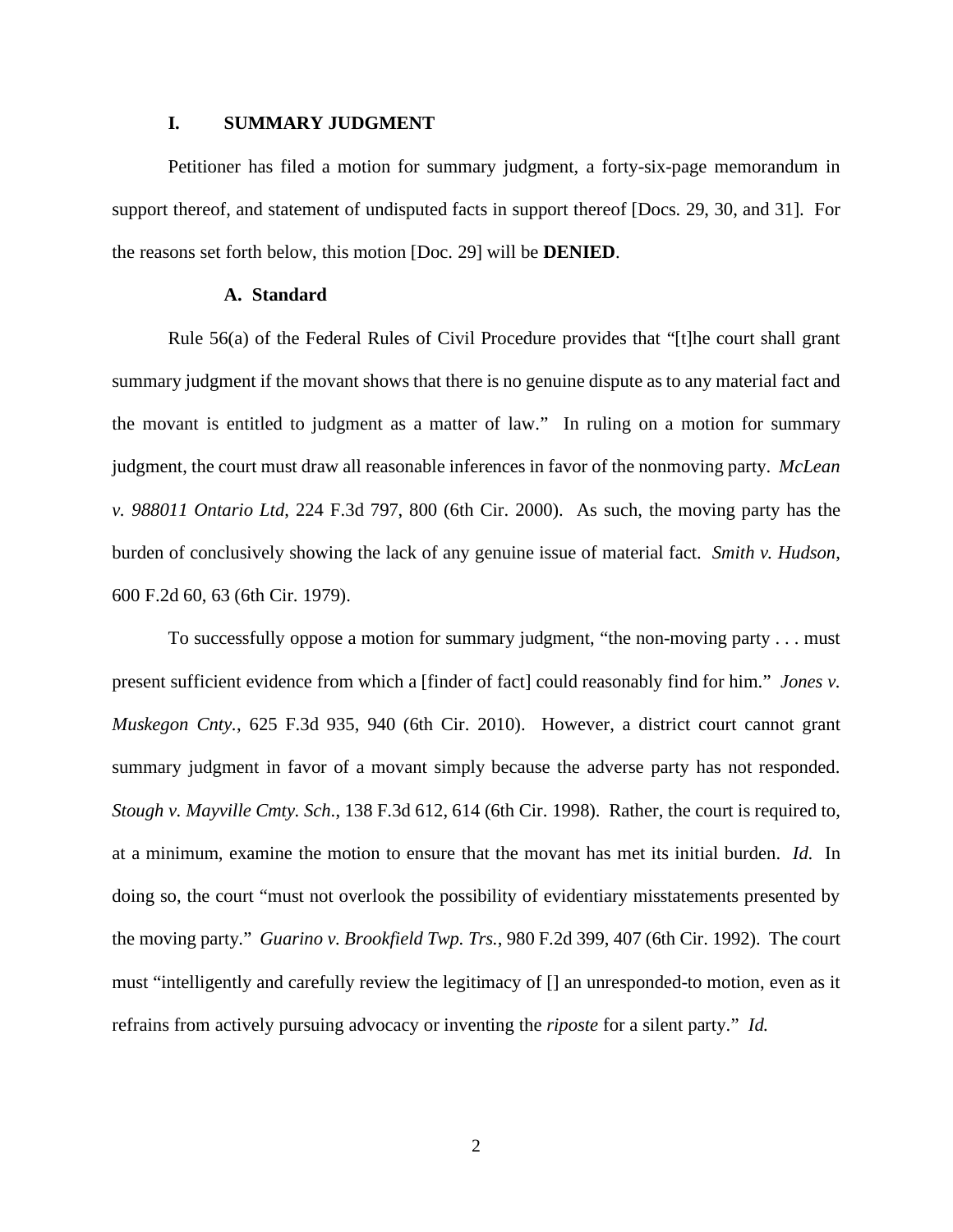Under the Antiterrorism and Effective Death Penalty Act ("AEDPA"), codified in 28 U.S.C. §2254, *et. seq.,* a district court may not grant habeas corpus relief for a claim that a state court adjudicated on the merits unless the state court's adjudication of the claim:

(1) resulted in a decision that was contrary to, or involved an unreasonable application of, clearly established Federal law, as determined by the Supreme Court of the United States; or

(2) resulted in a decision that was based on an unreasonable determination of the facts in light of the evidence presented in the state court proceeding.

28 U.S.C. § 2254(d)(1) and (2). This standard is "intentionally difficult to meet." *Woods v. Donald*, 135 S. Ct. 1372, 1376 (2015) (quotation marks omitted).

# **B. ANALYSIS**

As Petitioner acknowledges in his most recent motion, the essential dispute in this case is whether Petitioner's 2005 guilty plea for two counts of felony murder in the underlying state criminal proceedings was knowing and voluntary and whether Petitioner's counsel was effective with regard to that guilty plea [Doc. 42 p. 1–2]. The record establishes that Petitioner and Respondent substantially disagree about and that genuine issues of material fact remain as to these issues [*compare* Docs. 1 and 25-1 *with* Docs. 18 and 37].

This Court will ultimately have to decide whether Petitioner is entitled to habeas corpus relief from his guilty plea. However, after reviewing Petitioner's summary judgment filings and drawing all reasonable inferences from the evidence in the record in favor of Respondent, the Court finds Petitioner has not met his burden to establish that he is entitled to habeas corpus relief as a matter of law. Accorbothdingly, his motion for summary judgment [Doc. 29] will be **DENIED**.

# **II. ORDER OF EXTENSION**

On September 9, 2019, Petitioner filed a motion to amend/revise his petition and to file a two-hundred and forty-seven page amended § 2254 petition [Docs. 25 and 25-1]. On September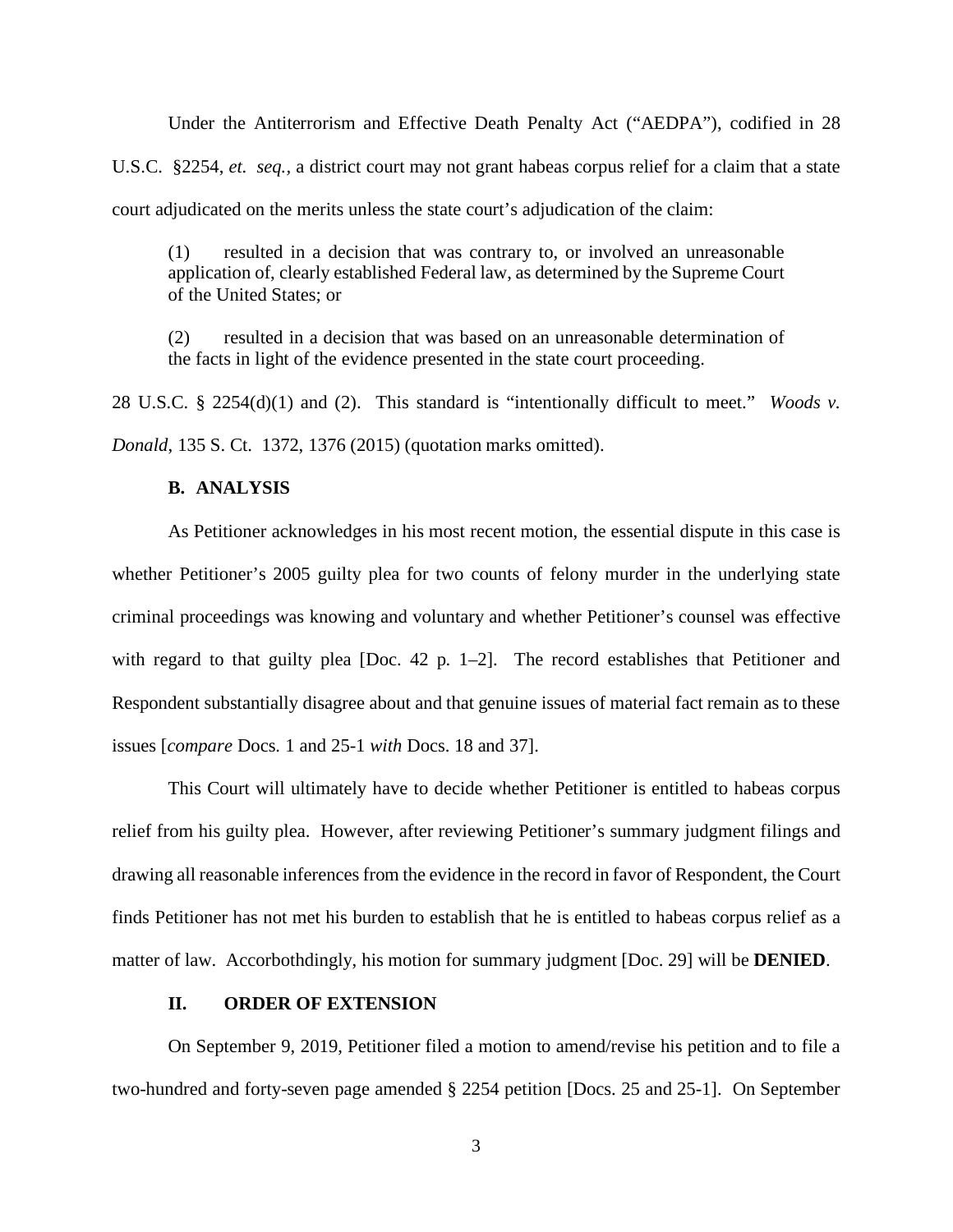18, 2019, the Court granted Petitioner's motion to amend his petition and provided Respondent sixty days to file a response to the amended petition [Doc. 27 p. 2].

On January 2, 2020, Respondent filed a motion for extension of time to file his answer to the amended petition in which counsel apologized for the failure to comply with the previous response deadline and stated that this failure was due to "inner-office oversight" [Doc. 33 p. 1–2].

On January 7, 2020, the Clerk docketed Petitioner's "motion in objection" to Respondent's motion for extension of time in which he asserted that Respondent had not established his failure to timely file an answer to the amended petition was due to excusable neglect and pointed out that Respondent had not sought extension of the deadline to file a response to Petitioner's motion for summary judgment or filed a response thereto, which Petitioner asserted was prejudicial to him [Doc. 35 p. 1–5]. As relief, Petitioner sought both denial of Respondent's motion for extension and that the Court grant him habeas corpus relief, or in the alternative that the Court grant Respondent an extension of time to file a response to his summary judgment motion and hold a hearing on the issues therein, should the Court find a genuine issue of material fact remains [*Id.* at 5].

On January 8, 2020, the Court granted Respondent's motion for extension of time to file his answer to the amended petition without addressing Petitioner's motion in opposition thereto [Doc. 36]. Petitioner then filed a motion entitled "Motion for Relief from Ex Parte Order Granting Respondent 45 Days to Respond to Amended Habeas Petition" in which he asserts that the Court lacked jurisdiction to grant Respondent's motion for extension and seeks relief from that order under Rule 60(b) of the Federal Rules of Civil Procedure [Doc. 38].

As the Court has granted Respondent's motion for extension, will deny Petitioner's motion for summary judgment as set forth above, and has not yet considered the merits of the § 2254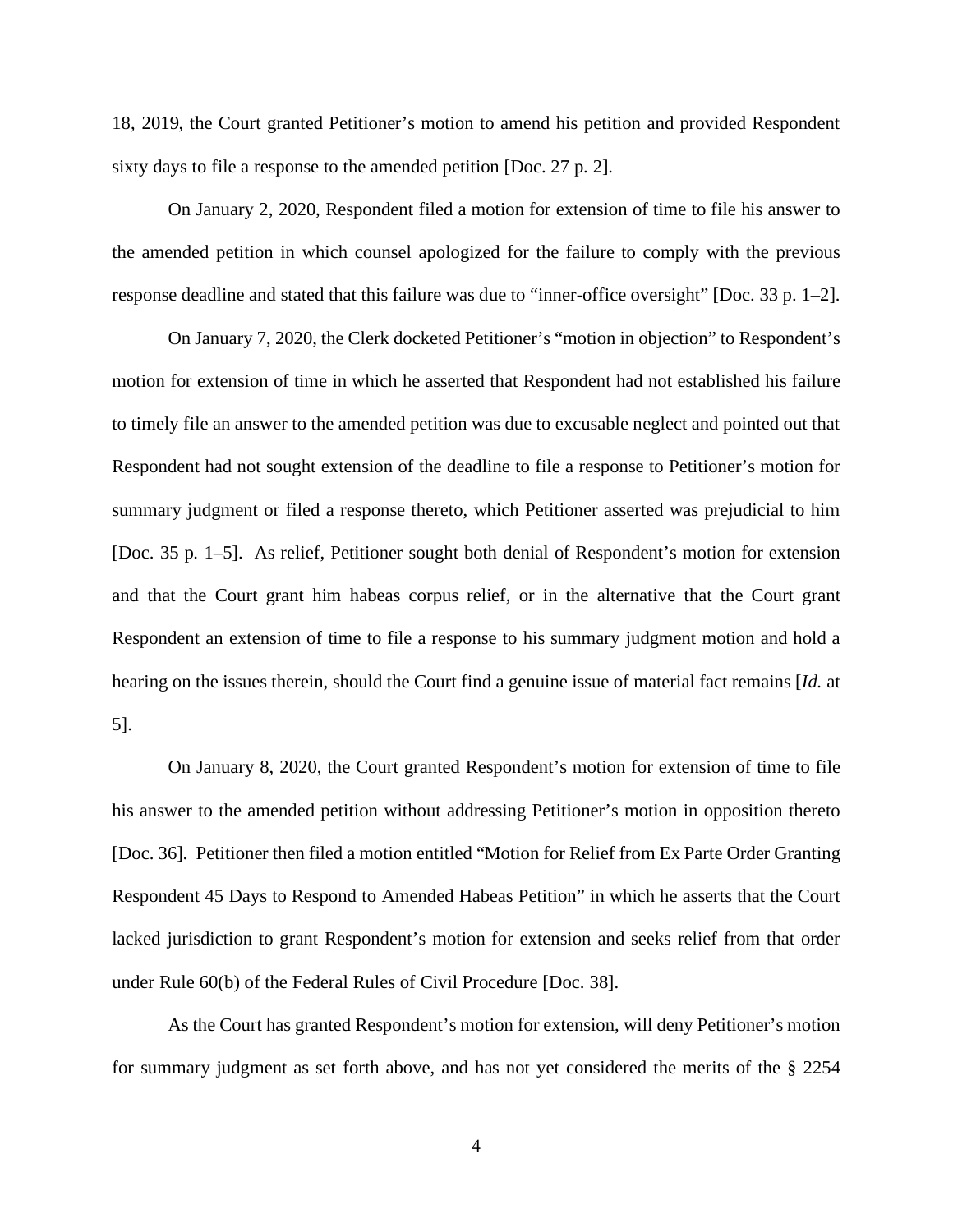petition or determined whether an evidentiary hearing in this matter may be necessary, Petitioner's "motion in objection" to Respondent's motion for extension [Doc. 35] will be **DENIED**.

Also, Petitioner has not set forth any grounds for the Court to alter or amend its order granting Respondent's motion for extension under Rule 60(b) in his motion for relief from that order. Rather, it is apparent from this motion that Petitioner simply disagrees with the Court's decision to grant that motion and reasserts his previous objections to that motion, all of which were in the record when the Court granted Respondent's motion for extension. Thus, Petitioner's motion for relief from the Court's order granting Respondent's motion for extension [Doc. 38] is without merit and will be **DENIED**.

## **III. DOCKETING CLARIFICATION**

Petitioner also filed a motion for clarification in docketing [Doc. 40] in which he asserts that the Clerk improperly docketed his motion for a show cause order regarding prosecutorial misconduct as part of the appendix to his reply to Respondent's response in opposition to petition and requests that the Clerk docket it separately [Doc. 39-2 p. 11–20]. However, after Petitioner filed this motion, he refiled his motion seeking relief for prosecutorial misconduct and the Clerk docketed in a separate docket entry [Doc. 42]. Thus, this motion will be **DENIED as moot**.

## **IV. PROSECUTORIAL MISCONDUCT, DISCOVERY, AND HEARING**

As noted above, Petitioner has also filed two motions seeking a show cause order regarding prosecutorial misconduct [Docs. 41, 45]. In his first motion seeking this relief, Petitioner asserts that prosecutorial misconduct in the underlying state court criminal proceedings against him establishes his right to habeas corpus relief from his underlying guilty plea [Doc. 41]. In the second motion, Petitioner asserts that Respondent's motion to substitute counsel amounts to misconduct before setting forth the exact same motion regarding prosecutorial misconduct in his underlying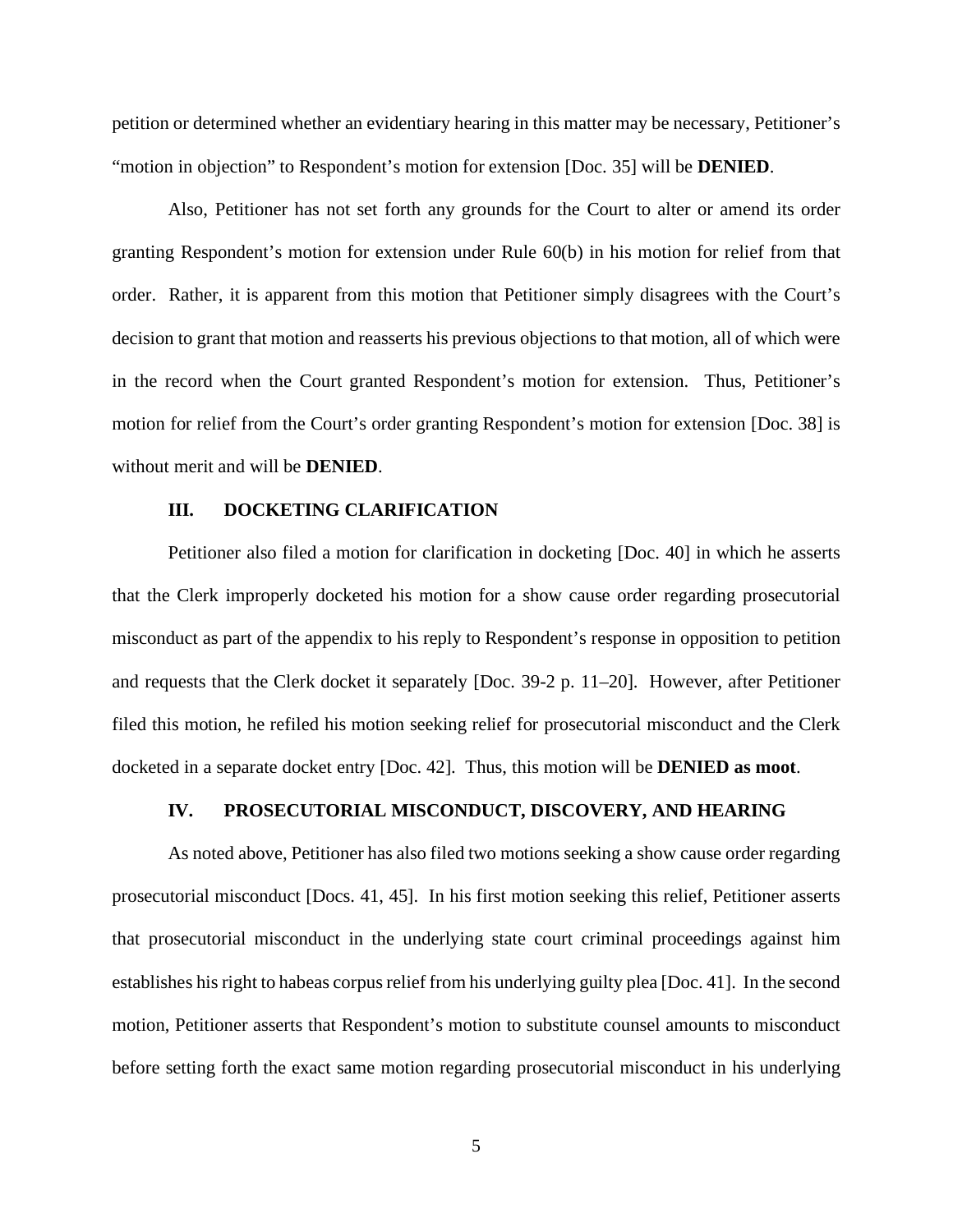criminal proceedings [Docs. 41, 45]. Petitioner has also filed a motion for limited discovery and an in-camera hearing regarding evidence he asserts the state has regarding the alleged prosecutorial misconduct in his underlying criminal proceedings [Doc. 42].

However, nothing in the record suggests that Respondent's motion to substitute counsel is improper in any way, and as the Court has previously notified Petitioner [Doc. 27 p. 1–2], Rule 7 of the Rules Governing Section 2254 Cases provides that "[i]f the petition is not dismissed, the judge may direct the parties to expand the record by submitting additional materials relating to the petition." The Court has not yet determined whether the petition may be dismissed based on the record before the Court, including the state court record. Should the Court determine that it needs additional materials relating to the petition or that it will hold an evidentiary hearing, the Court will enter order stating as such.

Accordingly, Petitioner's motions for a show cause order regarding prosecutorial misconduct [Docs. 41 and 45] and for limited discovery and a hearing [Doc. 42] will be **DENIED**.

## **V. MOTION FOR** *MARTINEZ* **HEARING**

Petitioner has also filed a motion for the Court to hold a hearing regarding his procedurally defaulted claims that he asserts are excused under *Martinez v. Ryan*, 132 S. Ct. 1309, 1320 (2012) [Doc. 47]. However, as noted above, the Court has not yet determined whether it may hold an evidentiary hearing in this case, and if it does decide to do so, it will enter an order stating as such. Thus, this motion [*Id.*] will be **DENIED**.

## **VI. MOTION TO APPOINT COUNSEL**

Petitioner also filed a motion seeking appointment of counsel to conduct discovery regarding his procedurally defaulted claims that he asserts are excused under *Martinez v. Ryan*, 132 S. Ct. 1309, 1320 (2012) and to represent him at an evidentiary hearing on these claims [Doc.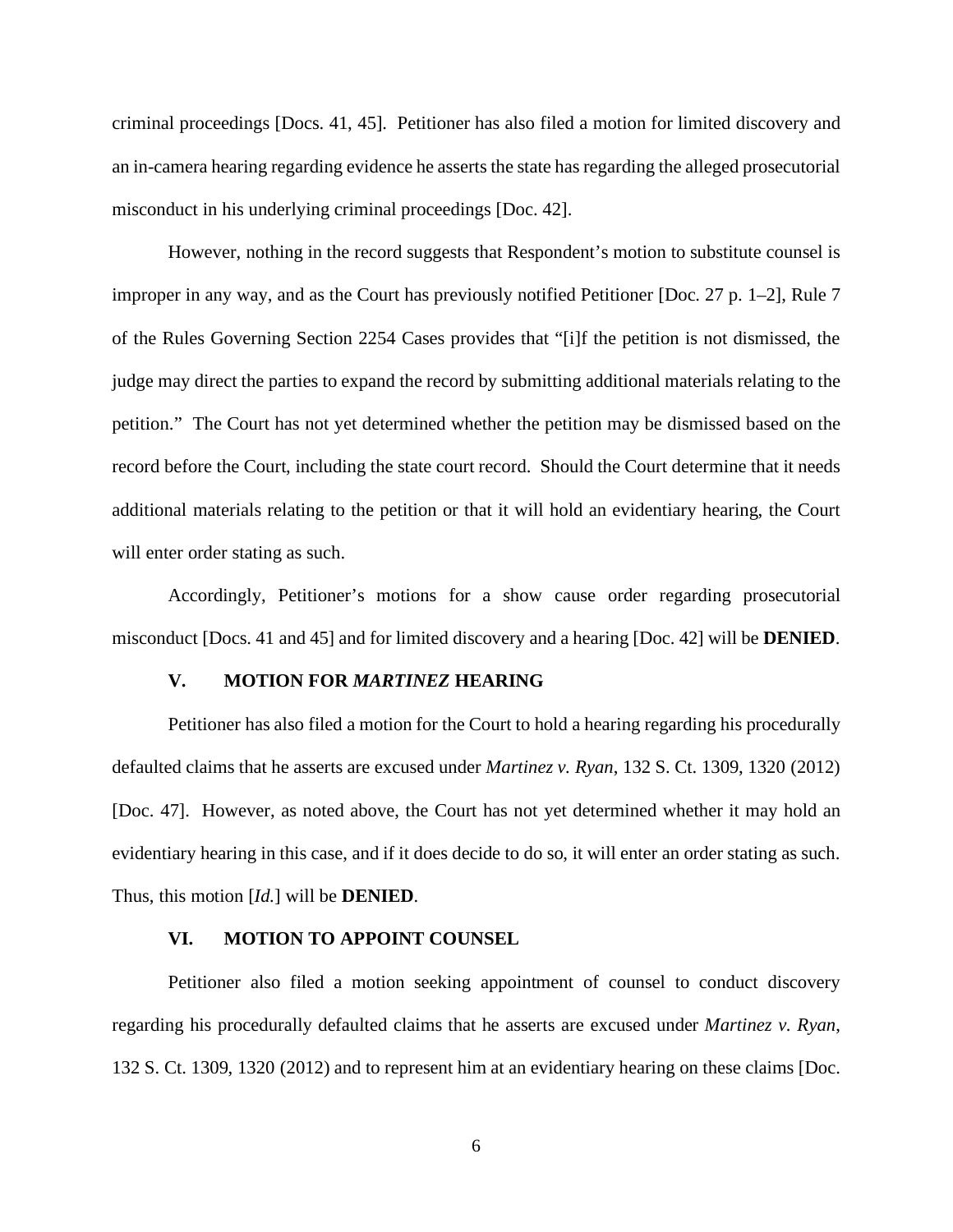48]. However, the constitutional right to counsel in criminal prosecutions does not apply to habeas corpus cases. *Baker v. Ohio*, 330 F.2d 594, 595 (6th Cir. 1964). The decision to appoint counsel for a federal habeas petitioner is within the discretion of the Court and is required only where the interests of justice or due process so require, 18 U.S.C. § 3006A(a)(2); *Mira v. Marshall*, 806 F.2d 636, 638 (6th Cir. 1986), or where an evidentiary hearing is necessary. Rule 8(c), Rules Governing § 2254 Cases.

Again, the Court has not determined whether it will hold an evidentiary hearing in this matter, nor does it see or any other reason to appoint counsel for Petitioner. Accordingly, this motion [*Id.*] will be **DENIED**.

## **VII. SUBSTITUTE COUNSEL**

For good cause shown therein, Respondent's motion to substitute counsel [Doc. 44] will

## be **GRANTED**.

### **VIII. CONCLUSION**

For the reasons set forth above:

- 1. Petitioner's motion for summary judgment [Doc. 29] is **DENIED**;
- 2. Petitioner's motion objecting to Respondent's motion for extension of time to file an answer to the amended petition [Doc. 35] is **DENIED**;
- 3. Petitioner's motion for relief from the Court's order granting Respondent's motion for extension of time to file an answer to the amended petition [Doc. 38] is **DENIED**;
- 4. Petitioner's motion for clarification in docketing [Doc. 40] is **DENIED as moot**;
- 5. Petitioner's motions for an order to show cause regarding prosecutorial misconduct [Docs. 41, 45] are **DENIED**;
- 6. Petitioner's ex parte motion application to conduct limited discovery and request for in camera proceeding [Doc. 42] is **DENIED**;
- 7. Petitioner's motion for a *Martinez* hearing [Doc. 47] is **DENIED**;